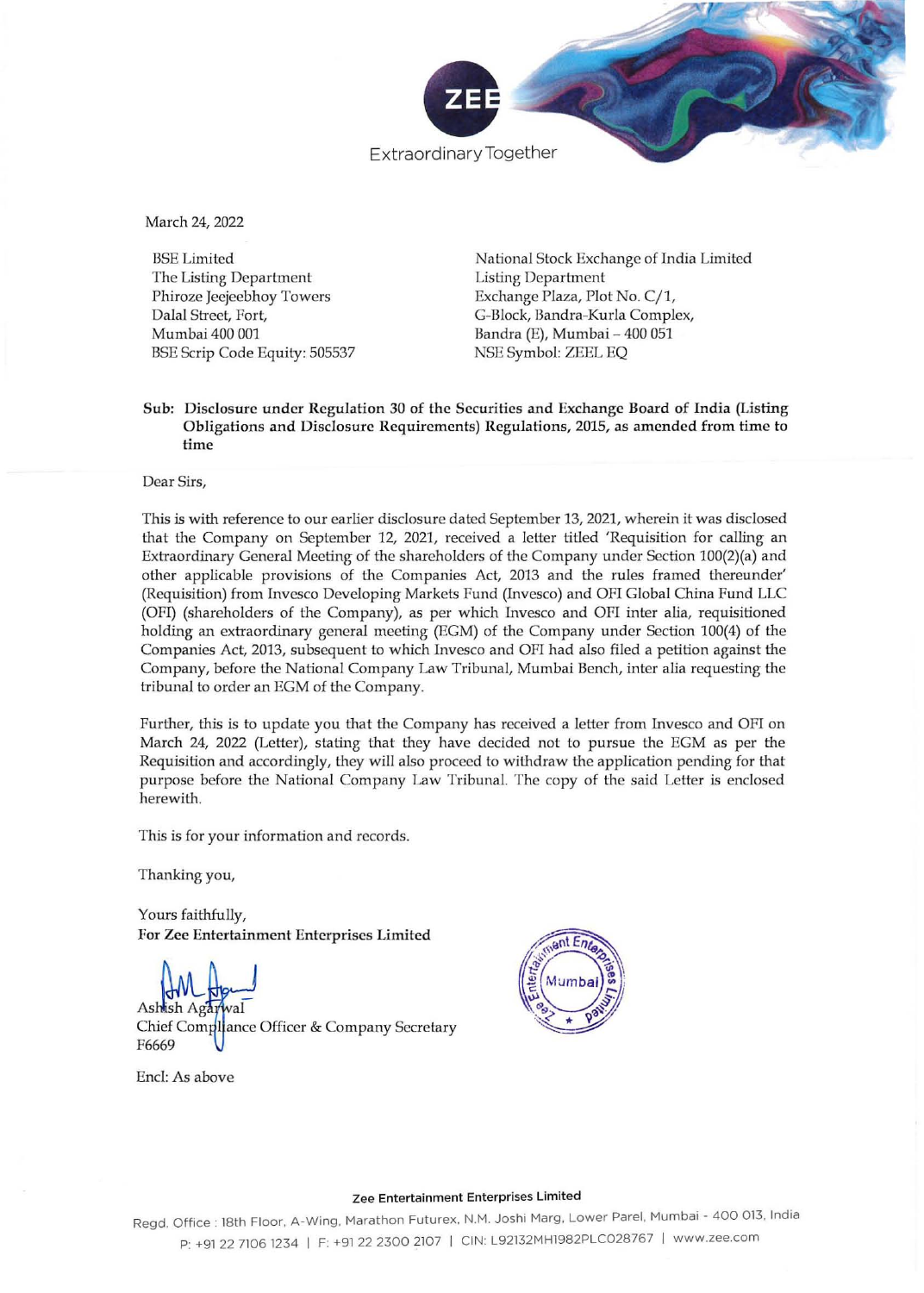## 23 March 2022

The Board of Directors Zee Entertainment Enterprises Limited 18th Floor, 'A' Wing, Marathon Futurex NM Joshi Marg, Lower Parel Mumbai - 400013

Dear Sir,

- **Sub:** Requisition for convening an Extraordinary Ordinary General Meeting of the shareholders of Zee Entertainment Enterprises Limited under Section 100(2)(a) and other applicable provisions of the Companies Act, 2013 and the rules framed thereunder
- 1. We, Invesco Developing Markets Fund (formerly Invesco Oppenheimer Developing Markets Fund) and OFI Global China Fund LLC are shareholders of Zee Entertainment Enterprises Limited (the "**Company**") and hold, as on the date of this letter, 7,43,18,476 equity shares and 9,73,50,000 equity shares, respectively representing an aggregate of 17.88% of the paid-up share capital of the Company that carries the right of voting.
- 2. On 11 September 2021, we had submitted a requisition to you for calling an extraordinary general meeting of the shareholders of the Company pursuant to Section 100(2)(a) and other applicable provisions of the Companies Act, 2013 and the rules framed thereunder ("**Requisition**").
- 3. As you may be aware, for reasons explained in our statement to the media, we have decided not to pursue the EGM as per the Requisition. Accordingly, we will proceed to withdraw the application pending for that purpose before the National Company Law Tribunal.
- 4. We will, however, continue to monitor the performance of the Company and all related developments including the progress of the proposed merger with Sony.
- 5. Our right to requisition a fresh EGM remains reserved.
- 6. This communication is for your information and records.

*[Signature page follows]*